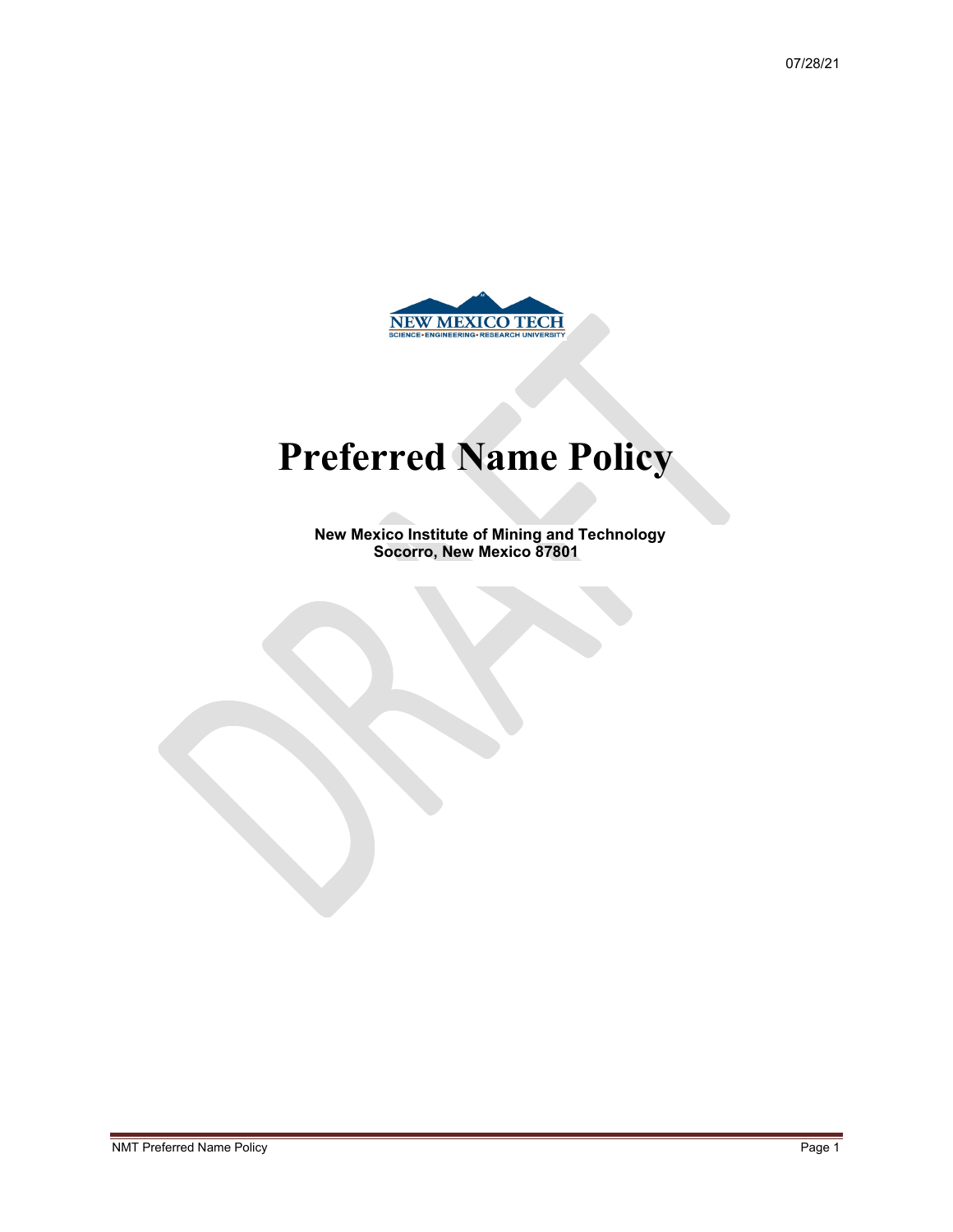# **Administrative Policy**

**New Mexico Institute of Mining and Technology Socorro, New Mexico 87801**

# Responsible University Office: Effective Date: 08/16/21

Registrar **Date Revised: 01/05/21**

- **Policy Owner(s):**
- Registrar

# **Policy contact(s):**

**Registrar** 



# **I. Policy Scope**

This policy applies to all full-time and part-time students enrolled in the New Mexico Institute of Mining and Technology (New Mexico Tech) in a degree seeking program or community education program.

Examples for where a Preferred First Name, hereafter referred to as a Preferred Name, may be used include:

- Student email address
- Student Identification Card
- Class roster
- Residential life rosters
- Canvas
- Campus Directory, unless a FERPA information block has been requested

The policy does not include faculty and staff enrolled in classes nor Alumni and former students.

The University will periodically review the areas where a Preferred Name is used, and reserves the right to make changes to the Policy and/or areas where a Preferred Name appears. A Preferred Name does not change a legal name nor the student's middle or surname. Surnames can only be changed by a legal name change.

# **II. Policy Statement**

New Mexico Tech recognizes that individuals may use a Preferred Name that better reflects their personal identity which is different from their legal name, the name assigned at birth or included on legal or official governmental records and documentation. Except when the use of an individual's legal (or primary) name is required by law or policy, individuals will be identified in New Mexico Tech student information systems (to the extent reasonably possible) and procedures by the preferred name that the student has designated in accordance with this policy.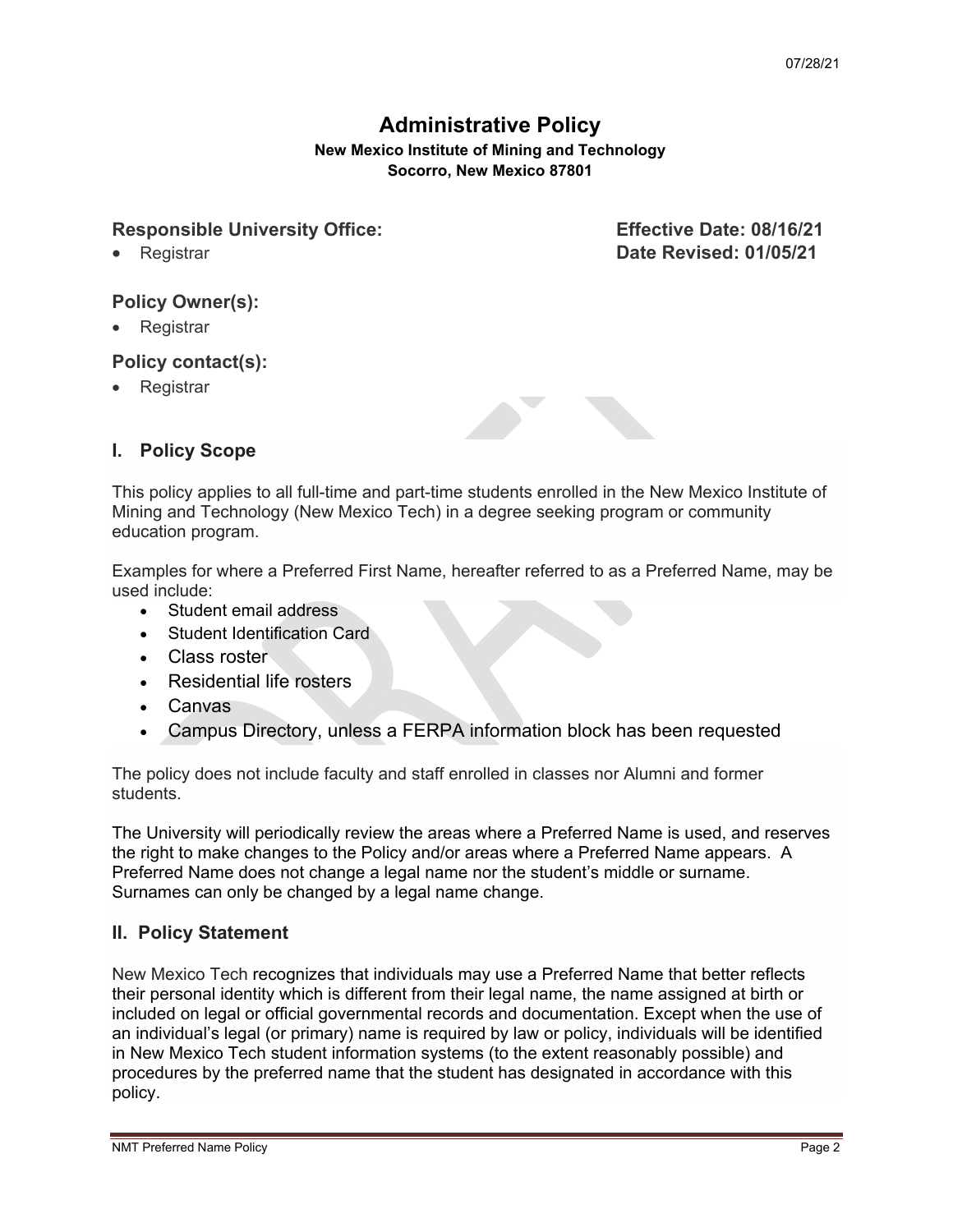This policy does not form a contract nor confer rights of any kind and New Mexico Tech reserves the right to change or rescind any of the statements, procedures, regulations, or conditions contained herein without prior notice.

#### **III. Definitions**

- **a. Legal/Primary Name** is an individual's name required on legal or official governmental documents such as a Birth Certificate, Passport, Marriage License, Social Security or Tax Identification Number card or government-issued ID. For students, the Legal name is also used on University bills, financial aid documents, and most communications on campus.
- **b. Preferred Name** is a first name an individual uses other than their legal first name to identify themselves.
- **c. Preferred Prefix** is a prefix such as Mr., Mrs., Ms., Dr., or Mx., used by the individual to further identify themselves. This prefix may be associated with a legal or preferred name and is independent of the student's gender in Banner. The preferred prefix will appear in all places that refer to the student's Banner name prefix. The student's preferred prefix should be used in written and oral communication where a prefix is appropriate and the information is provided and known.
- **d. Preferred Pronouns** are used in place of people's names. A preferred pronoun is the pronoun that an individual would like others to use when talking to or about that individual. Some people prefer others to use a gender-neutral or gender-inclusive pronoun when talking to or about them.

# **IV. Preferred Name Usage**

The use of a preferred name is optional.

The intent of this policy is to allow individuals to select a "preferred first name" instead of their "legal first name" that better reflects their personal identity without petitioning for a legal name change. The policy does not include Surnames which can only be changed by a legal name change. If a student elects to use a Preferred Name, the student's Preferred Name and/or prefix should be used whenever possible in communications and reporting, except where the use of the legal name is necessitated by university business or legal requirements.

Preferred names are used only within the New Mexico Tech community. Outside systems, like hometown newspapers, official transcripts, etc. will continue to use legal names.

Individuals who complete the process to establish a preferred name with the University will have their preferred name noted within University-maintained systems and documents. Examples of these systems and documents are listed below.

# **A preferred name may be used in the following:**

- Student email address
- Student Identification Cards